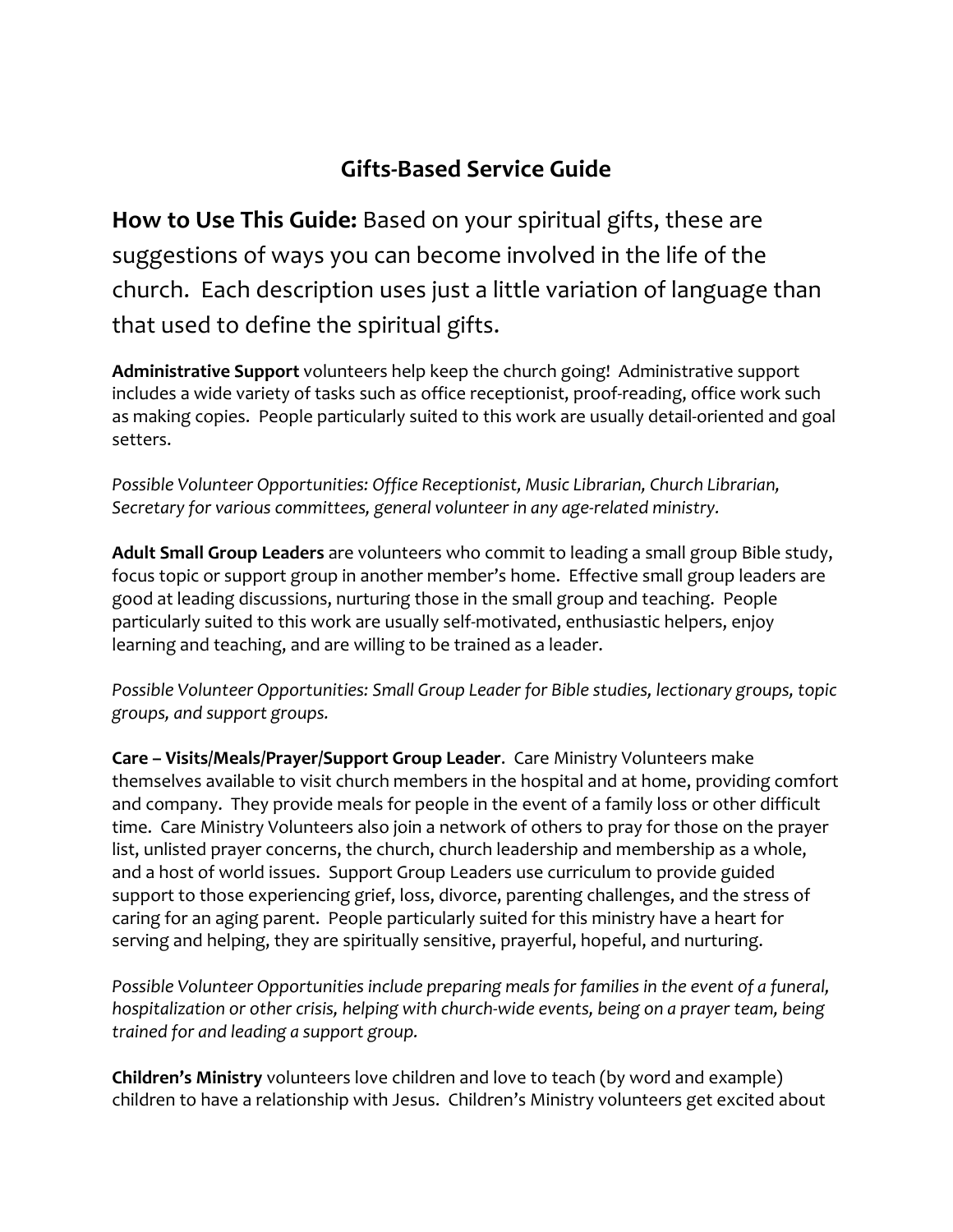crafts, snacks, Bible stories, recreation, worship, and playing with children. People particularly suited to Children's Ministry are enthusiastic, patient, dependable, fun-loving, and – did we mention it? – they love children!

*Possible Volunteer Opportunities include teaching children in classroom or small group meetings, recreation, reading stories, leading crafts or music at children's events, making follow-up calls to families of children, assisting with transportation of children.*

**Communications** volunteers are the information gatherers and distributors. Communication volunteers contact individuals, leaders and groups within the church to gather information about what's happening and how people can get connected in the church and community. They also write newsletter articles and provide information for the website. We're always looking to build upon what we're already doing so while we love to have people who can create an attractive bulletin board, we also want people who are capable in multi-media, Twitter, Face Book, Snap Chat, etc. People particularly suited to communications are inquisitive, observant, proficient in written communication and presentation, creative with graphics.

*Possible Volunteer Opportunities include writing articles for the Connection and church website, creating and maintaining bulletin boards, developing a Sunday School announcement sheet, maintain a church presence on Twitter, Face Book, Snap Chat, etc.*

**Connecting Ministries** volunteers are instrumental in helping other Christians take the next step in discipleship. If someone is new to the faith, they are a faith partner with a listening ear and the ability to find the answers to questions. When people join the church, someone from Connecting Ministries helps them find a Sunday school or small group study, the style of worship they prefer, a place to serve, and make friends in the congregation. People particularly suited to Connecting Ministries have been a member of the church for at least two years. They are outgoing, knowledgeable about the ministries of the church, and are nurturing.

*Possible Volunteer Opportunities include being assigned to new church members to "shepherd" them into church involvement, mentoring confirmation students.*

**Dramatic Arts** Volunteers perform or write skits, monologues, plays, etc. for worship and other congregational gatherings. People particularly suited to Dramatic Arts are outgoing, contemplative, proficient in communications, enthusiastic, and available.

*Possible Volunteer Opportunities include acting in a skit or play, writing skits or plays, choreographing and/or performing liturgical dance.*

**Facilities – Maintenance** volunteers keep the church's property at all locations (Sanctuary/Education Building, Ministry Center, Parsonage) in good condition so that facilities are accommodating, safe, clean, attractive, and in good working order. People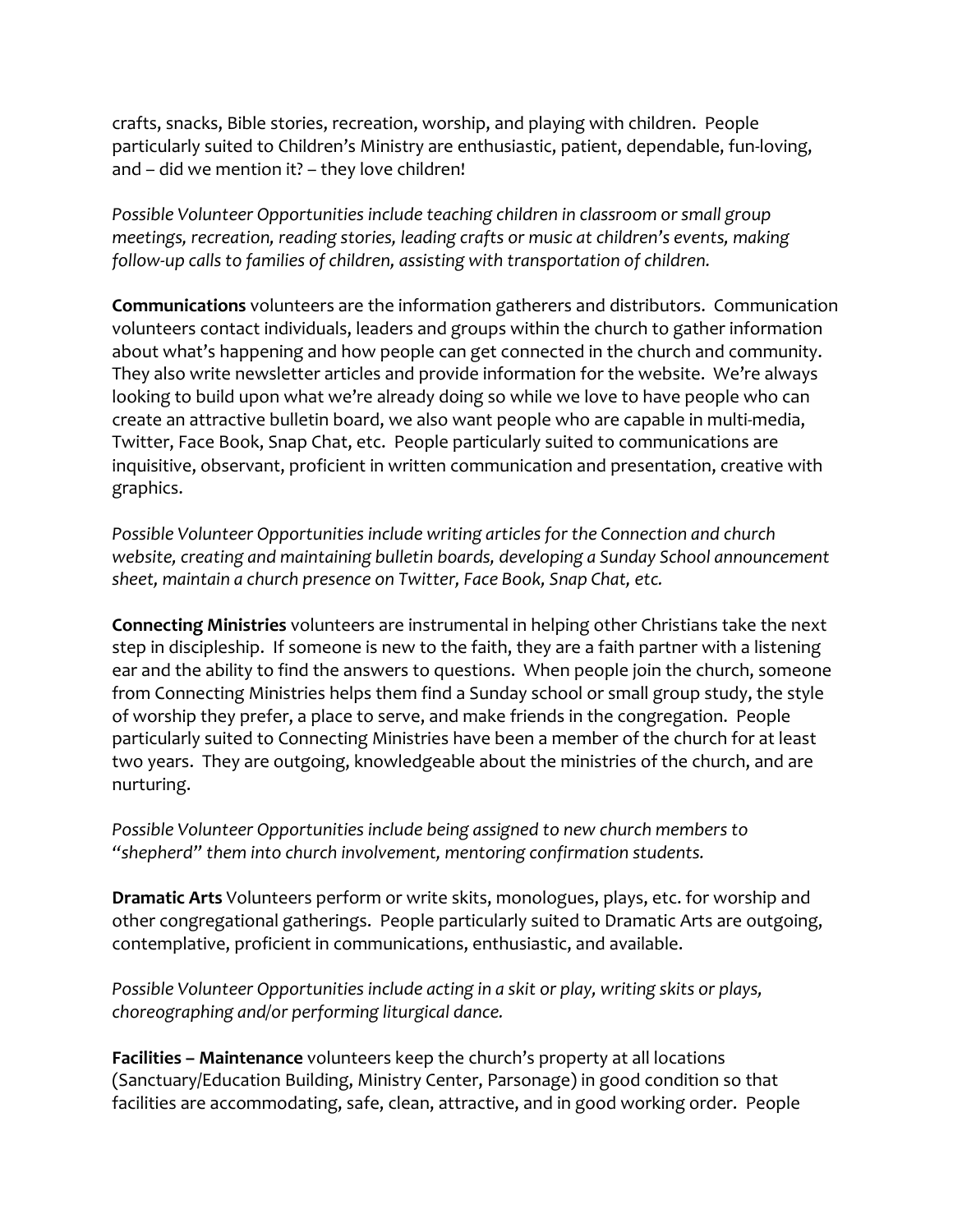particularly suited to Facilities – Maintenance are industrious, innovative, analytical, organized, and thorough.

*Possible Volunteer Opportunities include touch-up painting, changing lightbulbs, completing small repairs, being available and present during professional repairs, providing security checks.*

**Finance** – Offering Counter/Mailings volunteers make sure the church's offerings are collected, documented and secured. These volunteers help make sure that the congregation has accurate and up-to-date information about the status of their giving. People particularly suited for volunteers in Finance are meticulous, conscientious, detailoriented, servant-minded, and able to maintain confidentiality.

*Possible Volunteer Opportunities include serving as a Sunday morning offering counter, assisting with stewardship campaign and giving statement mail-outs.*

**Hospitality and Inviting** volunteers are the party planners! They love to anticipate the needs of people who worship, learn, serve, and meet at our church locations. These volunteers are warm, welcoming, hospitable, and able to create an atmosphere where people feel comfortable and at home so that they are more likely to return to our church. People particularly suited for Hospitality and Inviting are gifted in hospitality, kindness, compassion, openness, and warmth.

*Possible Volunteer Opportunities include serving as greeters, ushers, welcome/information booth volunteers.* 

**Hosting for Small Groups** volunteers open their homes for small groups to study or meet for support. Hosts work closely with Small Group Leaders to provide a location that is comfortable and conducive to the purpose of the small group. They are not required to teach or lead; simply host. People particularly suited for hosting small groups are hospitable, warm, flexible, accommodating, open, kind, and charitable.

*Possible Volunteer Opportunities include serving as host for small groups.*

**Missions and Outreach** volunteers show love of neighbor by helping in the aftermath of a natural disaster or organizing food/supply drives or making living conditions better; all while sharing the good news of Jesus Christ. Whether doing trash pick-up or building a wheelchair ramp or leading a Vacation Bible School, these volunteers are the hands and feet of Christ. People particularly suited for Missions and Outreach are outgoing, industrious, courageous, faithful, excited about faith, flexible, and available.

*Possible Volunteer Opportunities include volunteering for mission trips or service projects, organizing collection drives for the needy, community service.*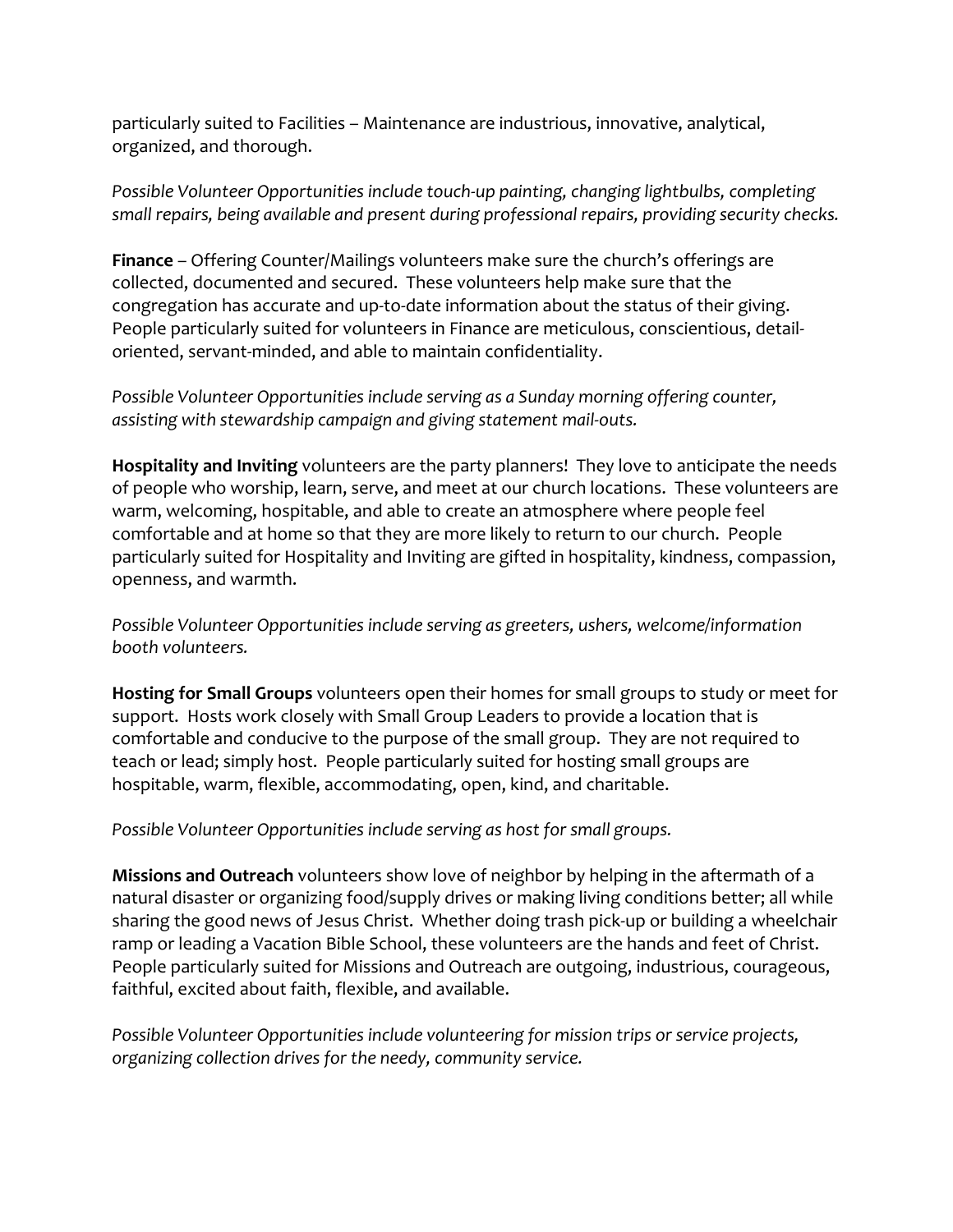**Music – Traditional** volunteers provide vocal and/or instrumental support for traditional worship or other congregational gatherings. They use their musical talents to share the gospel and inspire others. People particularly suited for Music – Traditional are sensitive, creative, attentive to detail, thorough, dependable, and skillful.

*Possible Volunteer Opportunities include singing in the choir, playing an instrument as soloist, in an ensemble or orchestra, performing as soloists or in a group, music librarian, substitute director.*

**Music – Contemporary** volunteers provide vocal and/or instrumental support for contemporary worship or other congregational gatherings. They use their musical talents to share the gospel and inspire others while leading as part of a worship team. People particularly suited for Music – Contemporary are skillful, flexible, creative, innovative, inspirational, and available.

*Possible volunteer opportunities include providing instrumental or vocal talents to the praise band, music librarian, worship music planner, worship leader.*

**Worship** – Communion/Scripture Reader volunteers read Scripture and liturgy in the traditional worship service and serve as communion stewards at one or both the traditional or contemporary worship services. They prepare, serve and clean up for communion. People particularly suited for Worship – Communion/Scripture Reader volunteers are detailoriented, reverent, servant-minded, helpers, and gracious.

*Possible volunteer opportunities include communion steward for one or both worship services, liturgist for the traditional service.*

**Worship** – Tech/Planning/Altar Guild volunteers provide support services for worship by creating and running worship multi-media presentations, operating the sound systems, meeting to plan creative worship services, and creating inspirational and beautiful spaces for worship. People particularly suited for Worship – Tech/Planning/Altar Guild are computer and computer program savvy, they are creative, flexible, enthusiastic, available, inspiring, and artistic.

*Possible volunteer opportunities include creating worship presentations using worship software, operating worship software during worship, operating sound, creating visual arts for worship spaces, worship theme planner.*

**Youth Ministry** volunteers, under the direction of a youth director, help create for youth a safe place to explore, question and grow in their relationship with Christ. Through recreation, common meals, service projects, worship, and study opportunities, these volunteers help mentor and lead youth. People particularly suited to Youth Ministry are enthusiastic, patient, flexible, fun-loving, faithful, kind role models.